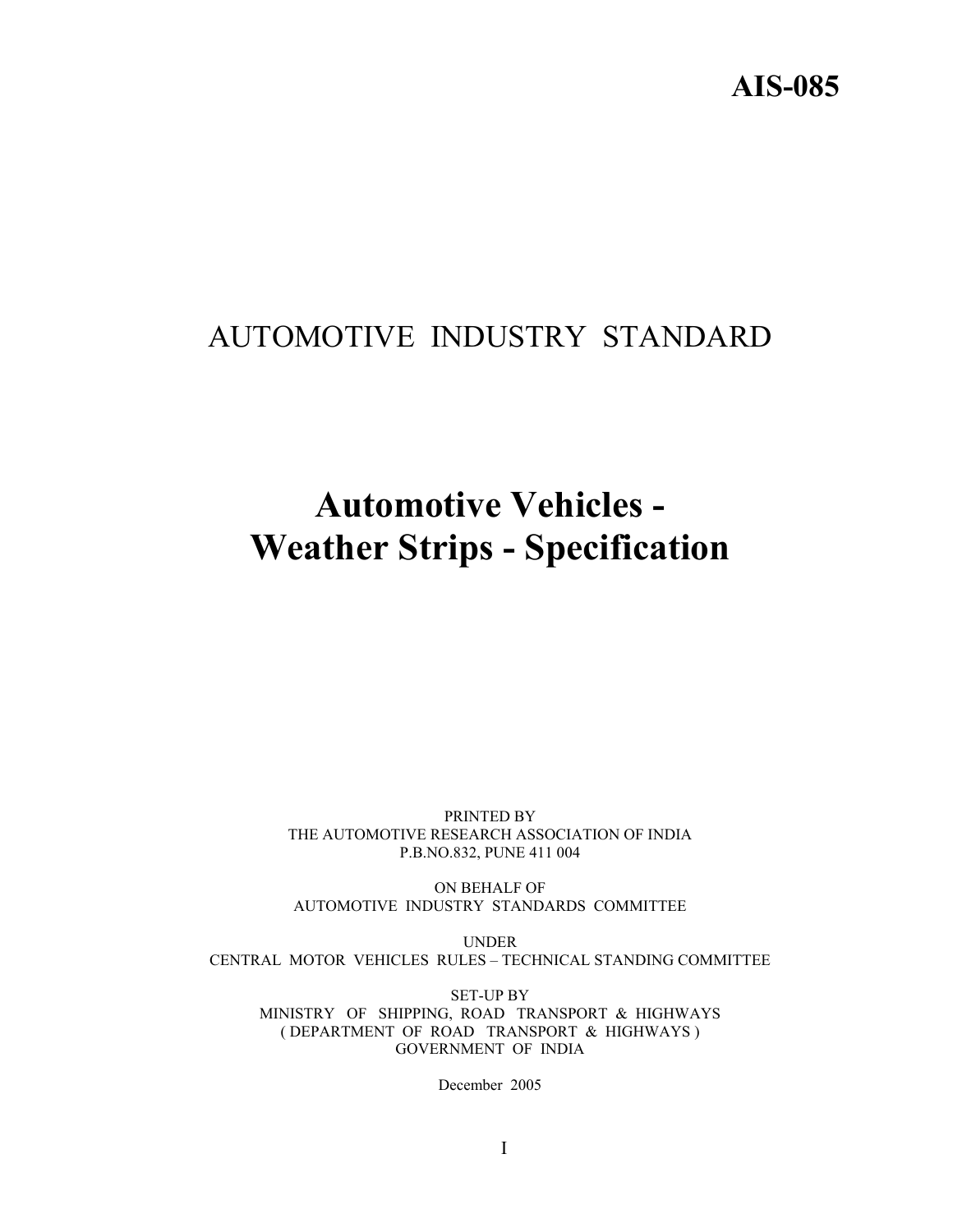|  |  |                         |  |  | Status chart of the standard to be used by the purchaser |
|--|--|-------------------------|--|--|----------------------------------------------------------|
|  |  | for updating the record |  |  |                                                          |

| Sr.<br>No. | Corr-<br>igenda. | Amend-<br>ment | <b>Revision</b> | Date | Remark | Misc. |
|------------|------------------|----------------|-----------------|------|--------|-------|
|            |                  |                |                 |      |        |       |
|            |                  |                |                 |      |        |       |
|            |                  |                |                 |      |        |       |
|            |                  |                |                 |      |        |       |
|            |                  |                |                 |      |        |       |
|            |                  |                |                 |      |        |       |
|            |                  |                |                 |      |        |       |

**General Remarks :**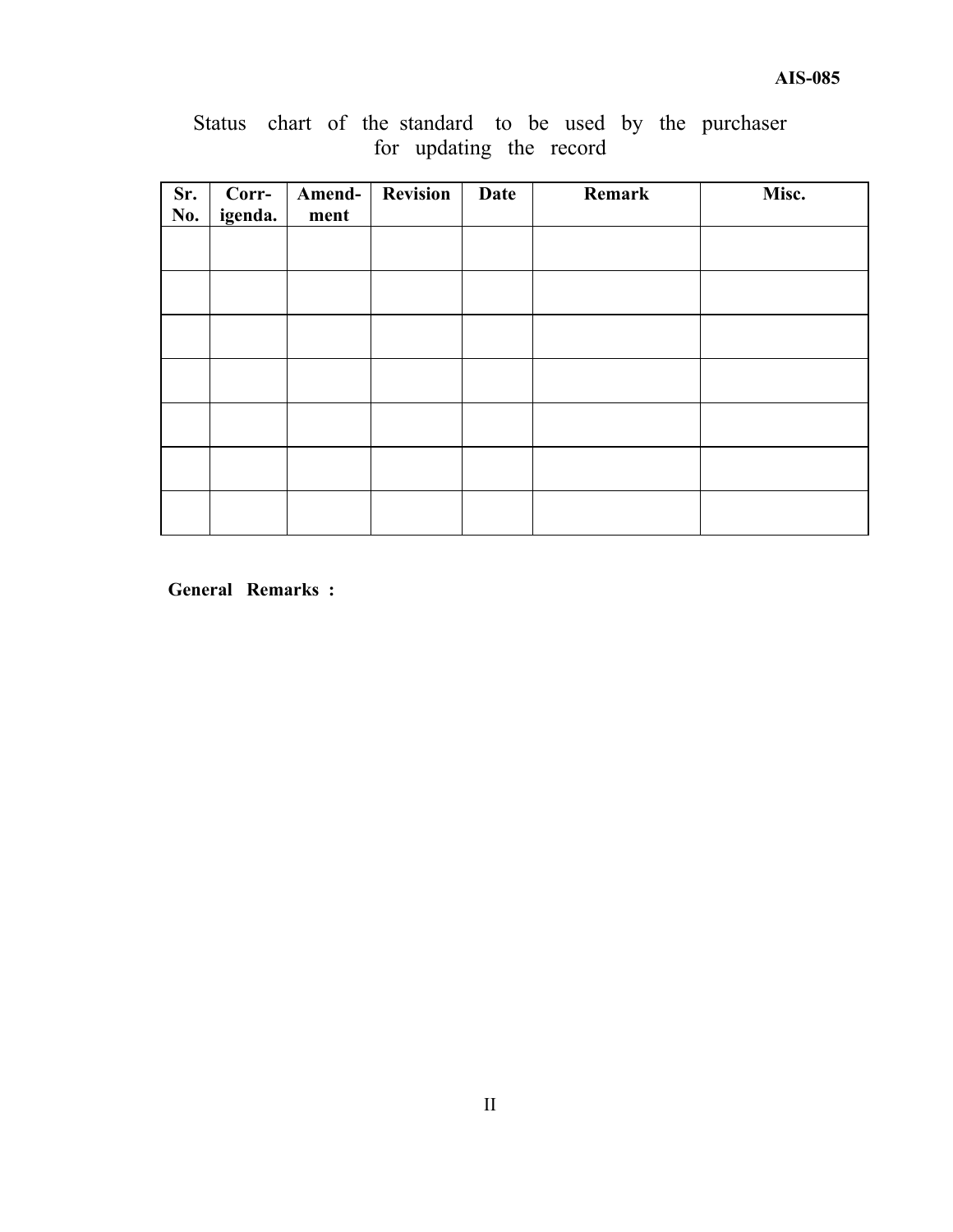#### **INTRODUCTION**

The Government of India felt the need for a permanent agency to expedite the publication of standards and development of test facilities in parallel when the work on the preparation of the standards is going on, as the development of improved safety critical parts can be undertaken only after the publication of the standard and commissioning of test facilities. To this end, the erstwhile Ministry of Surface Transport (MoST) has constituted a permanent Automotive Industry Standard Committee (AISC) vide order No. RT-11028/11/97-MVL dated September 15, 1997. The standards prepared by AISC will be approved by the permanent CMVR Technical Standing Committee (CTSC). After approval, the Automotive Research Association of India, (ARAI), Pune, being the Secretariat of the AIS Committee, has published this standard. For better dissemination of this information ARAI may publish this document on their Web site.

The present automotive standard is prepared to provide requirement and methods of testing for weather strips incorporating construction and quality control.

Considerable assistance has been taken from the following National / International standards:

| 1. | IS:3400 (Part 1)   | Methods of Test for Vulcanized Rubbers – Tensile Stress-<br>strain Properties                 |
|----|--------------------|-----------------------------------------------------------------------------------------------|
| 2. | IS:3400 (Part 2)   | Methods of Test for Vulcanized Rubber – Hardness                                              |
| 3. | $IS:3400$ (Part 4) | Methods of Test for Vulcanized Rubbers – Accelerated<br>Ageing                                |
| 4. | $IS:3400$ (Part 9) | Methods of Test for Vulcanized Rubbers –<br>Rubber,<br>Vulcanized – Determination of Density  |
| 5. | IS:3400 (Part 10)  | Methods of Test for Vulcanized Rubbers – Compression<br>Set at Constant Strain                |
| 6. | IS:3400 (Part 20)  | Methods of Test for Vulcanized Rubbers – Resistance to<br>Ozone Cracking – Static Strain Test |
| 7. | IS:3400 (Part 22)  | Methods of Test for Vulcanized Rubbers – Chemical<br>Analysis                                 |
| 8. | ASTMD 2000         | Standard Classification System for Rubber Products in<br><b>Automotive Applications</b>       |

The Automotive Industry Standards Committee (AISC) responsible for preparation of this standard is given in Annex : I.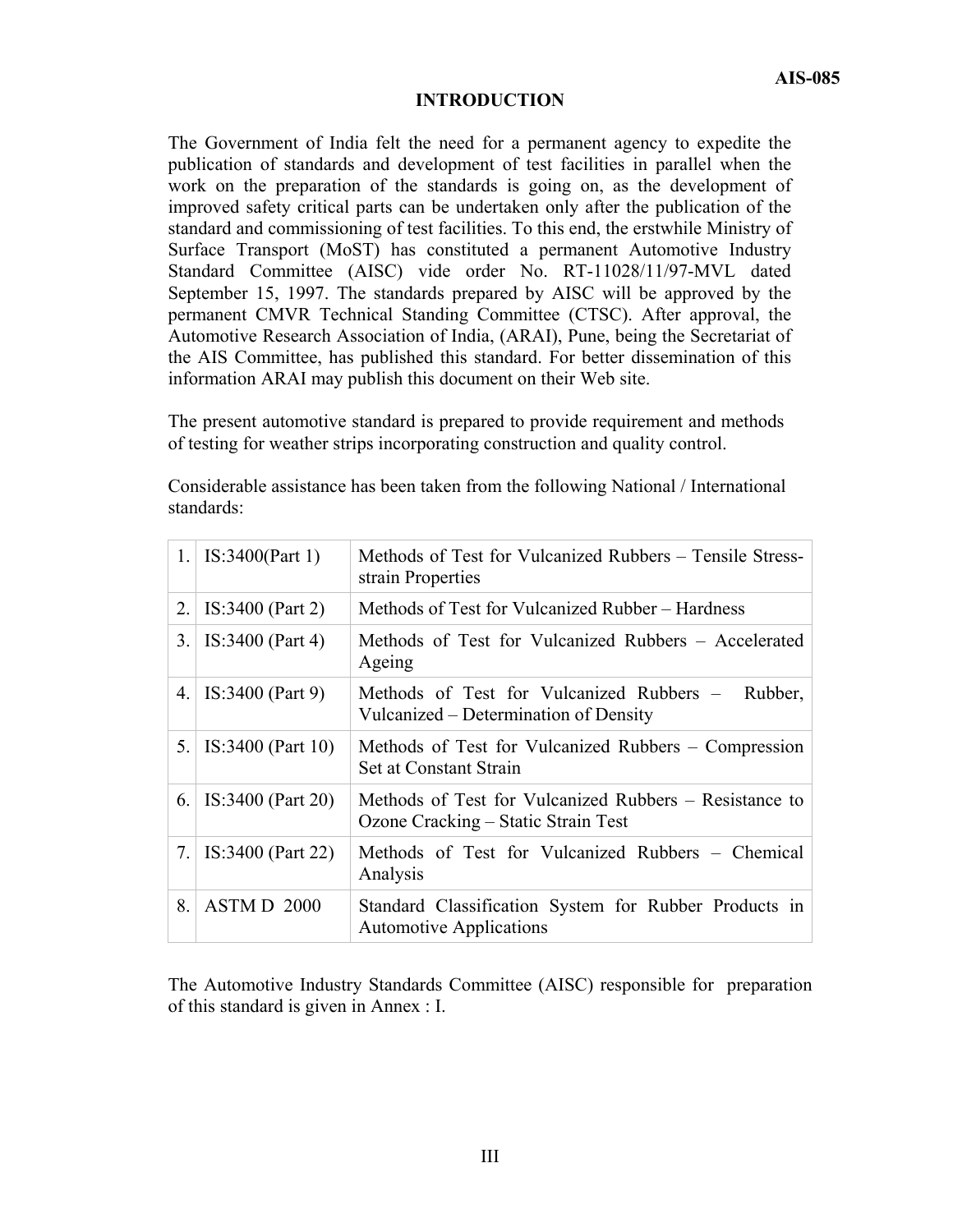### **Automotive Vehicles – Weather Strips Specification**

#### **1. SCOPE**

This standard prescribes requirements and methods of testing for weather strips such as Lock Strip Gasket, Rub Rail, Rubber Beading for Mudguards, Rubber Channel made up of materials such as EPDM Rubber.

#### **2. APPLICATIONS**

This specification is applicable for above materials used in automobiles.

#### **3. REFERENCES**

| 3.1. | AIS-066                   | Guidelines for Analysis of Automotive Rubbers by Fourier<br>Infra-red<br>Spectrometry<br>(FTIR)<br>Transform<br>and<br>Thermogravimetry (TGA) Techniques |
|------|---------------------------|----------------------------------------------------------------------------------------------------------------------------------------------------------|
| 3.2. | ASTMD 297                 | Standard Test Methods for Rubber Products - Chemical<br>Analysis                                                                                         |
| 3.3. | ASTM D 2240               | Standard Test Method for Rubber Property - Durometer<br>Hardness                                                                                         |
| 3.4. | ASTM D 572                | Standard Test Method for Rubber – Deterioration by Heat<br>& Oxygen                                                                                      |
| 3.5. | ASTM D 412                | Standard Test Methods for Vulcanised Rubber<br>and<br>Thermoplastic Elastomers – Tension                                                                 |
| 3.6. | ASTM D 1149               | Standard Test Method for Rubber Deterioration – Surface<br>Ozone Cracking in a Chamber                                                                   |
| 3.7. | ASTM D 1171               | Standard Test Method for Rubber Deterioration – Surface<br>Cracking Outdoors or Chamber<br>(Triangular)<br>Ozone<br>Specimens)                           |
| 3.8. | ASTM C 542                | <b>Standard Specification for Lock Strip Gaskets</b>                                                                                                     |
| 3.9. | ASTM D<br>395<br>Method B | Standard Test Methods for Rubber Property- Compression<br>Set                                                                                            |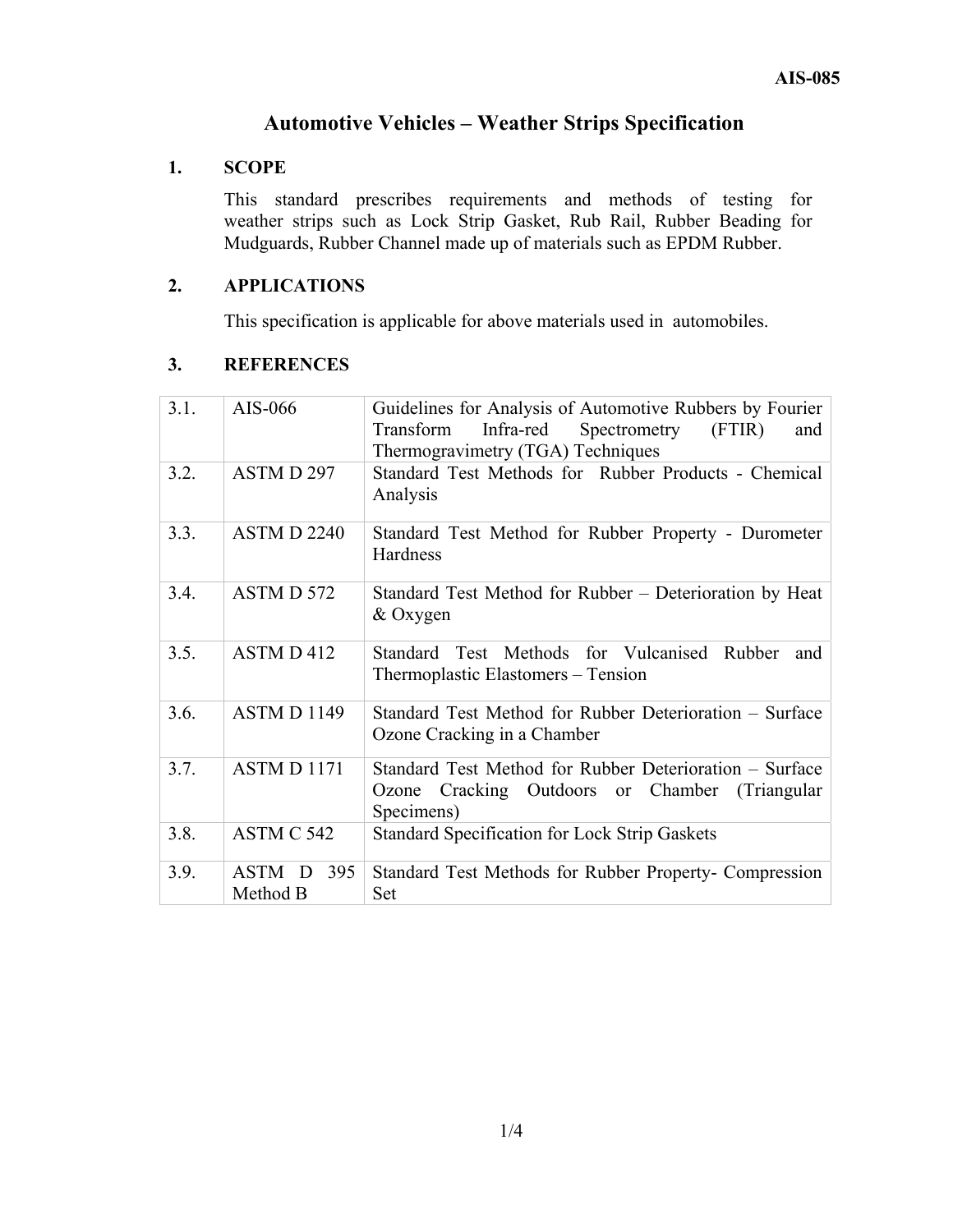## **4. TESTS AND REQUIREMENTS**

| Sr.<br>No.     | <b>Test Parameters</b>                                                                                                                                                                | <b>Test Method</b>               | <b>Lock Strip Gasket</b>                                                                                     | <b>Rub Rail</b>              | <b>Rubber Beading</b><br><b>For Mudguards</b> | <b>Rubber</b><br><b>Channel</b> |
|----------------|---------------------------------------------------------------------------------------------------------------------------------------------------------------------------------------|----------------------------------|--------------------------------------------------------------------------------------------------------------|------------------------------|-----------------------------------------------|---------------------------------|
| 1.             | <b>Visual Examination</b>                                                                                                                                                             |                                  | It shall have good<br>workmanship, free<br>from porosity, surface defects<br>and dimensional irregularities. | $-Do-$                       | $-Do-$                                        | $-Do-$                          |
| 2.             | Type of Polymer                                                                                                                                                                       | ASTM D 297,<br>AIS-066           | EPDM/ any other rubber<br>meeting the requirement                                                            | $-Do-$                       | $-Do-$                                        | $-Do-$                          |
| 3 <sub>1</sub> | Hardness, Shore A                                                                                                                                                                     | <b>ASTM D 2240</b>               | $65 \pm 5$                                                                                                   | $75 \pm 5$                   | $60 \pm 5$                                    | $65 \pm 5$                      |
| 4.             | Specific Gravity, max.                                                                                                                                                                | ASTMD 297                        | 1.25                                                                                                         | 1.25                         | 1.25                                          | 1.25                            |
| 6.             | Lip Opening pressure,<br>kg/linear cm, Min.                                                                                                                                           | ASTM C 542                       | 0.7                                                                                                          | <b>NA</b>                    | <b>NA</b>                                     | <b>NA</b>                       |
| 7.             | (a)Tensile Strength,<br>$kg/cm2$ , Min.<br>(b) %Elongation at<br>break, Min.                                                                                                          | ASTM D 412                       | $*70$<br>$*250$                                                                                              | $*70$<br>*200                | 70<br>250                                     | 70<br>250                       |
| 8.             | Resistance to Ozone,<br>100 pphm, $40 \pm 2^{\circ}$ C,<br>20% elongation                                                                                                             | <b>ASTMD1149,</b><br>ASTM D 1171 | No cracks shall be observed<br>till 100 hours                                                                | $-Do-$                       | $-Do-$                                        | $-Do-$                          |
| 9.             | Resistance to Heat,<br>$100 \pm 2$ °C, 70 hours.<br>(a)Change in Hardness<br>in points<br>*(b)Change in Tensile<br>Strength, %, Max<br>*(c) Change in<br>elongation<br>at break%, Max | ASTMD 572                        | 0 to $+10$<br>$-25$<br>$-25$                                                                                 | 0 to $+10$<br>$-25$<br>$-25$ | $\overline{0}$<br>to $+10$<br>$-25$<br>$-25$  | $0$ to $+10$<br>$-25$<br>$-25$  |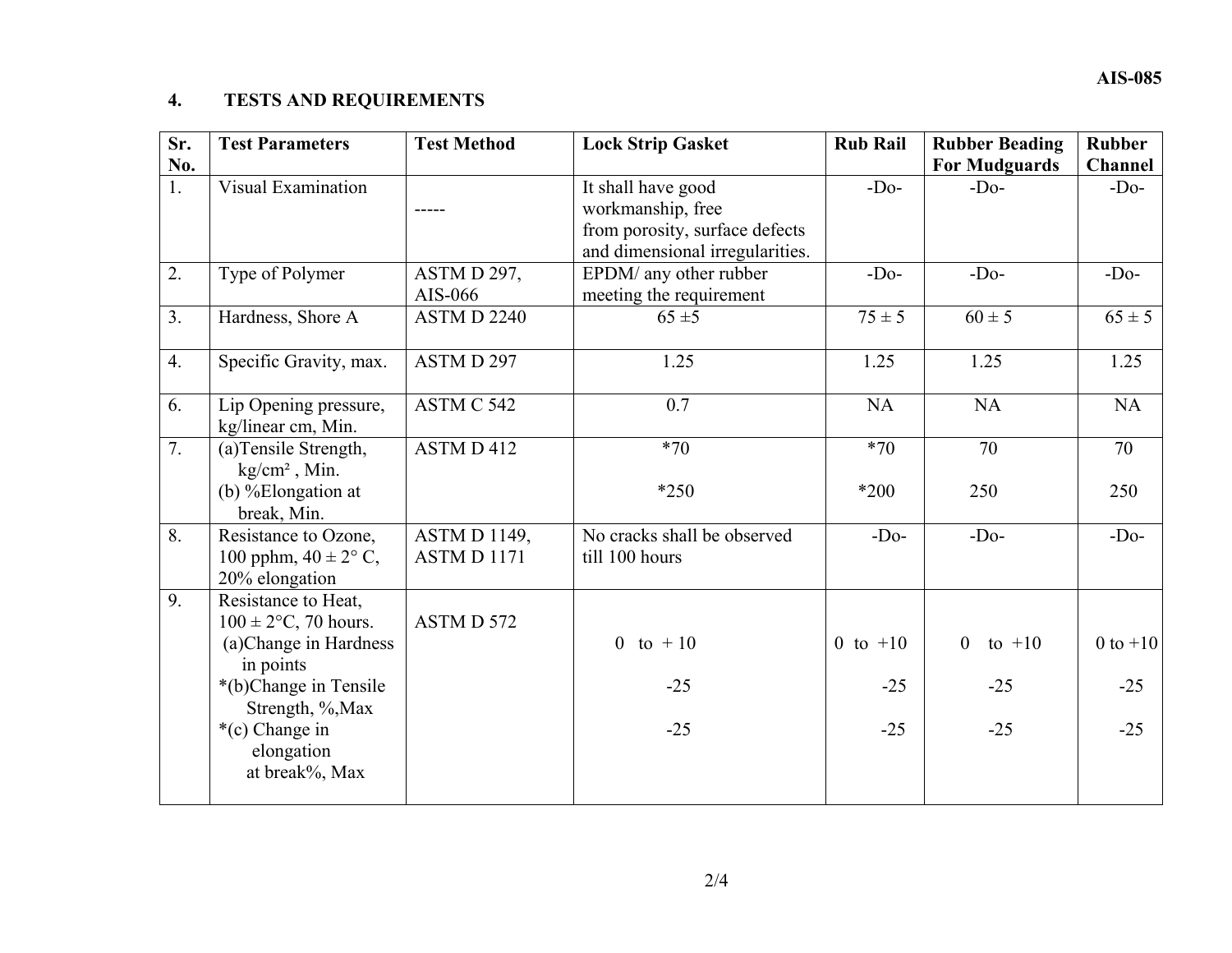| Sr. | <b>Fest Parameters</b>             | <b>Test Method</b> | <b>Lock Strip Gasket</b> | <b>Rub Rail</b> | <b>Rubber Beading</b> | <b>Rubber</b>  |
|-----|------------------------------------|--------------------|--------------------------|-----------------|-----------------------|----------------|
| No. |                                    |                    |                          |                 | <b>For Mudguards</b>  | <b>Channel</b> |
| 10. | **Compression Set %,   ASTM D 395, |                    | 50                       | 50              | 50                    | 50             |
|     | max. at 70 hours/ $100^{\circ}$ C  | Method B           |                          |                 |                       |                |
|     | Rubber content $\%$ ,              | ASTM D 297,        | 25                       | 25              | 25                    |                |
|     | $w/w$ , Min                        | AIS -066           |                          |                 |                       |                |

\* Tensile strength and % Elongation at break to be carried out on standard test slabs made from the rubber compound having composition identical to the corresponding item.

\*\* Compression set test to be carried out on standard test buttons made from the rubber compound having composition identical to the corresponding item.

3/4